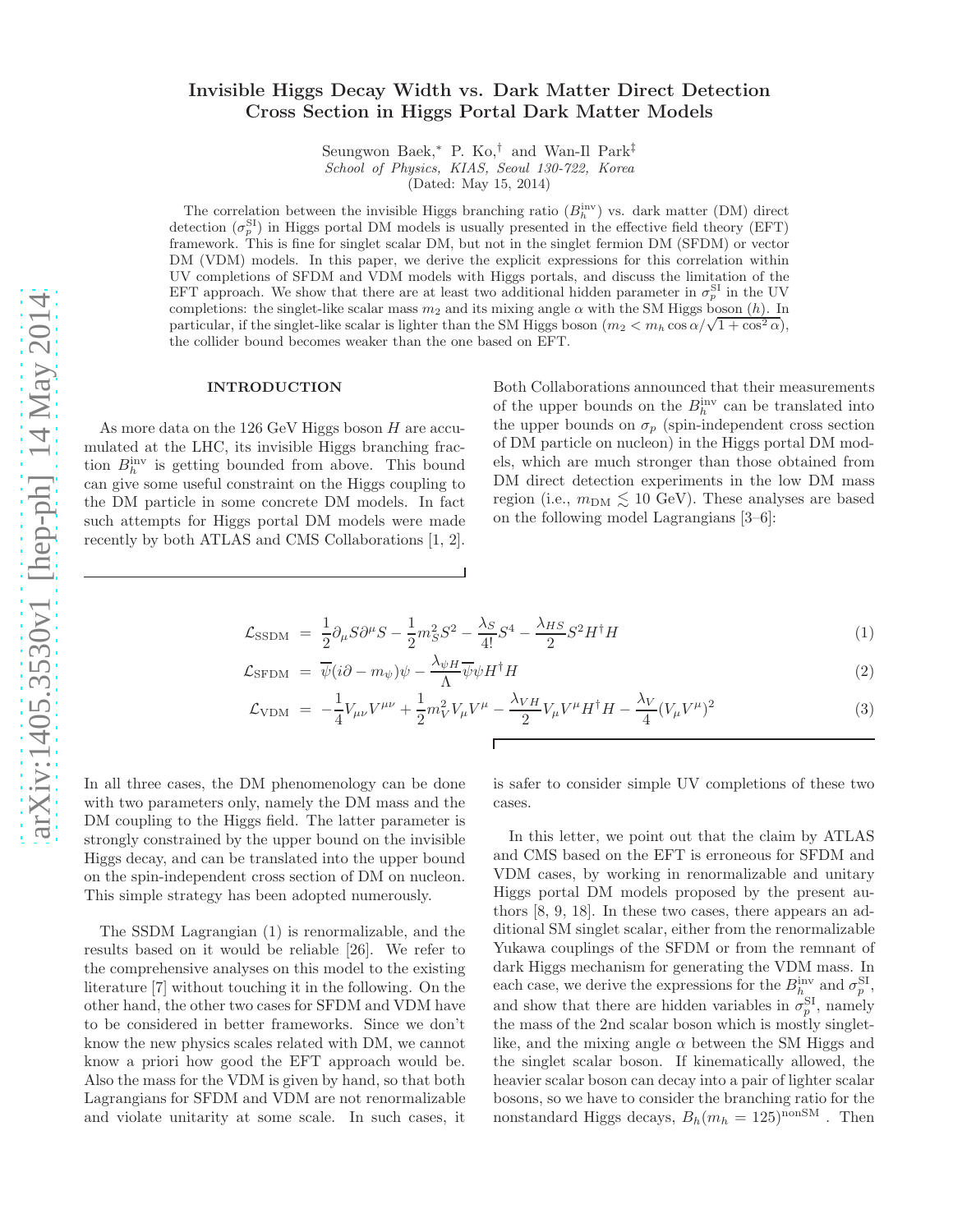we use the LHC bounds on  $B_h^{\text{inv}}$  to derive the bounds on  $\sigma_p^{\text{SI}}$  as functions of  $(m_2, \alpha)$ , and show when we recover the usual results presented by ATLAS and CMS, and when we do not. This exercise will be not only physically important, but also make good examples about the difference between the EFT and the full theory, and we would be able to understand clearly when the EFT can fail.

In the following, we do not address thermal relic density of DM, since it is independent of the issues raised and resolved in this paper. It would be straightforward to include the discussions on thermal relic density, which would be presented elsewhere [11].

## RENORMALIZABLE SFDM MODEL

The simplest renormalizable Lagrangian for the Higgs portal SFDM model is given by [8, 9] [27]

$$
\mathcal{L}_{\text{SFDM}} = \overline{\psi}(i\partial - m_{\psi} - \lambda_{\psi}S) - \mu_{HS}SH^{\dagger}H - \frac{\lambda_{HS}}{2}S^{2}H^{\dagger}H + \frac{1}{2}\partial_{\mu}S\partial^{\mu}S - \frac{1}{2}m_{S}^{2}S^{2} - \mu_{S}^{3}S - \frac{\mu_{S}'}{3}S^{3} - \frac{\lambda_{S}}{4}S^{4}.
$$
\n(4)

We consider Dirac fermion DM in this paper. For the Majorana fermion DM case, we have to multiply a factor 1/2 to the invisible decay rate of Higgses, and it results in a factor 2 larger  $\sigma_p^{\text{SI}}$  relative to the case of Dirac fermion DM. In general, the singlet scalar S can develop a nonzero VEV, and we have to shift the field as  $S(x) \rightarrow \langle S \rangle + s(x)$ . Also the SM Higgs will break the EWSB spontanesouly. The detailed expressions for the relations among various parameters can be found in Ref. [8], to which we refer the details.

After all, there are two scalar bosons, a mixture of the SM Higgs boson  $h$  and the singlet scalar  $s$ . The physical states are defined after the  $SO(2)$  rotation:

$$
H_1 = h \cos \alpha - s \sin \alpha,
$$
  

$$
H_2 = h \sin \alpha + s \cos \alpha.
$$

Note that there is a minus sign in one term which orginates from  $SO(2)$  nature of the rotation matrix in the scalar sector. This minus sign plays an important role in the direct detection cross section of the DM scattering on nucleon, since the contributions of  $H_1$  and  $H_2$ to  $\sigma_p$  interferes destructively [8]. This is a very generic phenomenon in both SFDM and VDM cases [8, 18] [28].

The invisible and the non-SM branching fractions of Higgs decay and the DM-proton scattering cross section within the renormalizable SFDM model are given as follows:

$$
B_i^{\text{inv}} = \frac{(1 - \kappa_i(\alpha)) \Gamma_i^{\text{inv}}}{\kappa_i(\alpha) \Gamma_i^{\text{SM}} + (1 - \kappa_i(\alpha)) \Gamma_i^{\text{inv}} + \Gamma_i^{jj}} \qquad (5)
$$

$$
B_i^{\text{nonSM}} = \frac{\Gamma_i^{jj}}{\kappa_i(\alpha)\Gamma_i^{\text{SM}} + (1 - \kappa_i(\alpha))\Gamma_i^{\text{inv}} + \Gamma_i^{jj}} \qquad (6)
$$

$$
\sigma_p^{\rm SI} = \frac{m_r^2}{\pi} \left( \frac{\lambda_{\psi} s_{\alpha} c_{\alpha} m_p}{v_H} \right)^2 \mathcal{F}(m_{\psi}, \{m_i\}, v) f_p^2(7)
$$

where  $\kappa_i(\alpha) = c_{\alpha}^2$ ,  $s_{\alpha}^2$  for  $i = 1, 2$ , the decay rates of Higgs particles are given by

$$
\Gamma_i^{\rm SM} = \Gamma_h(m_i) \tag{8}
$$

$$
\Gamma_i^{\text{inv}} = \frac{\lambda_{\psi}^2}{8\pi} m_i \left( 1 - \frac{4m_{\psi}^2}{m_i^2} \right)^{3/2} \tag{9}
$$

$$
\Gamma_i^{jj} = \frac{1}{32\pi m_i} \lambda_{ijj}^2 \left( 1 - \frac{4m_j^2}{m_i^2} \right)^{1/2} \tag{10}
$$

with  $\lambda_{ijj}$  which is given by

$$
\lambda_{122} = \lambda_{HS} v_H c_\alpha^3 + 2 (3\lambda_H - \lambda_{HS}) v_H c_\alpha s_\alpha^2
$$
 (11)  
\n
$$
-2 [\mu'_S + 3 (\lambda_S - \lambda_{HS}) v_S] c_\alpha^2 s_\alpha - \lambda_{HS} v_S s_\alpha^3
$$
  
\n
$$
\lambda_{211} = \lambda_{HS} v_S c_\alpha^3 + 2 (3\lambda_H - \lambda_{HS}) v_H c_\alpha^2 s_\alpha
$$
 (12)  
\n
$$
2 [\mu'_S + 3 (\lambda_S - \lambda_{HS}) v_S] c_\alpha s_\alpha^2 + \lambda_{HS} v_H s_\alpha^3
$$

and

$$
\mathcal{F} = \frac{1}{4m_{\psi}^2 v^2} \left[ \sum_{i} \left( \frac{1}{m_i^2} - \frac{1}{4m_{\psi}^2 v^2 + m_i^2} \right) - \frac{2}{(m_2^2 - m_1^2)} \sum_{i} (-1)^{i-1} \ln \left( 1 + \frac{4m_{\psi}^2 v^2}{m_i^2} \right) \right]
$$
(13)

with v being the lab velocity of DM, and  $m_r \equiv$  $m_{\psi}m_p/(m_{\psi}+m_p)$  and  $f_p = \sum_{q=u,d,s} f_q + \frac{2}{9}f_Q$  with  $\sum$  $f_q$  being the hadronic matrix element and  $f_Q = 1$  $q=u,d,s$  fq. We take the  $f_p = 0.326$  from a lattice calculation [12]. Note that the channel, " $h \to \phi \phi^* \to \phi b \overline{b}$ " is also possible, and the associated decay rate is

$$
\Gamma_{h \to \phi b\bar{b}} \sim \frac{\left(\lambda_{122} s_{\alpha}\right)^2}{3\left(2\pi\right)^5} \left(\frac{m_b}{m_h}\right)^2 \frac{\left(m_h - m_{\phi}\right)^5}{m_h m_{\phi}^5} \tag{14}
$$

This is smaller than  $\Gamma_h^{\text{SM}}$  by many orders of magnitude, and can be ignored safely.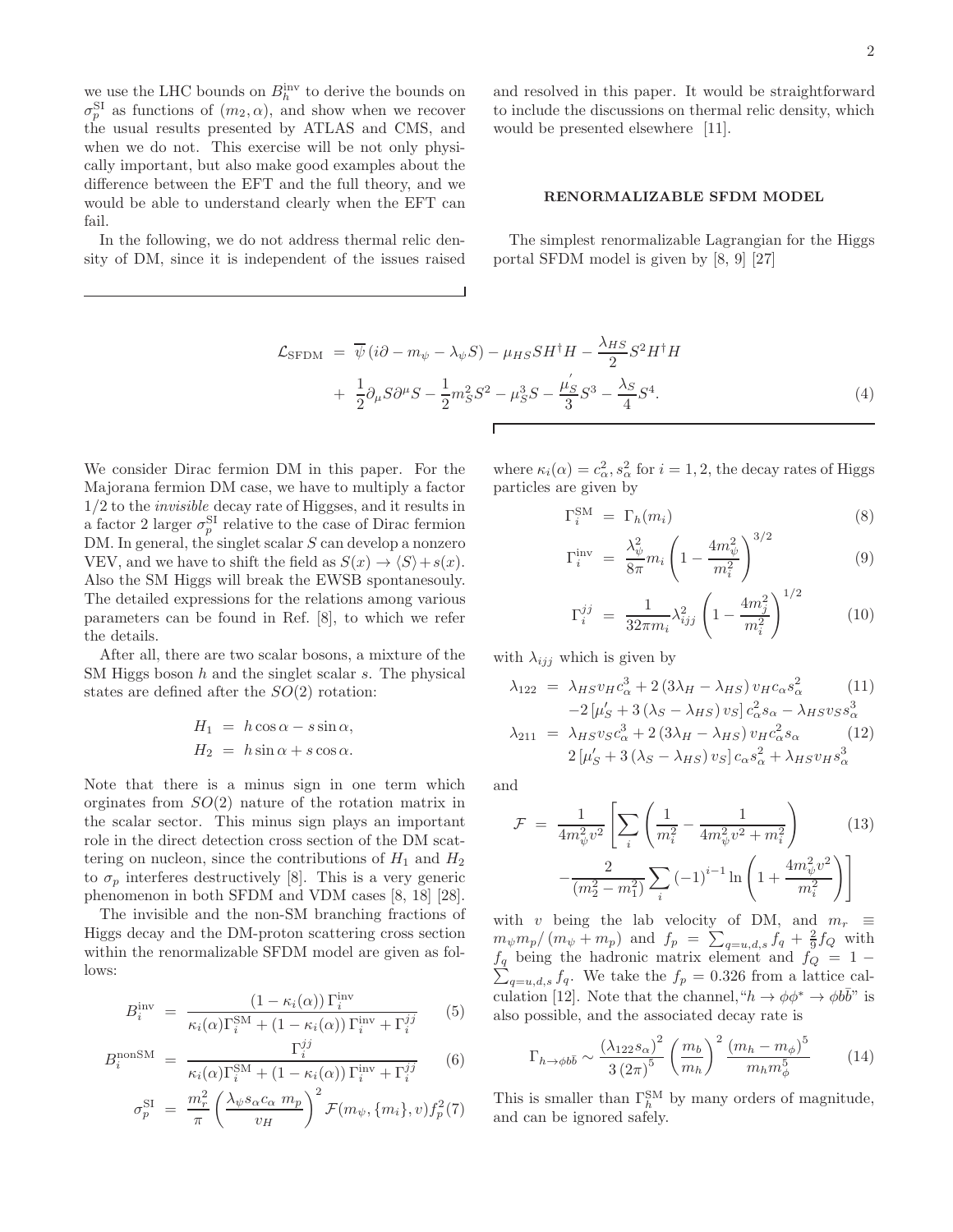

FIG. 1:  $\sigma_p^{\text{SI}}$  as a function of the mass of dark matter for SFDM for a mixing angle  $\alpha = 0.2$ . Upper panel:  $m_2$  $10^{-2}$ , 1, 10, 50, 70 GeV for solid lines from top to bottom. Lower panel:  $m_2 = 100, 200, 500, 1000 \,\text{GeV}$  for dashed lines from bottom to top. The balck dotted line is EFT prediction. Dark-gray and gray region are the exclusion regions of LUX [15] and projected XENON1T (gray) [16].

Let us compare these results with those obtained in the EFT:

$$
(B_h^{\text{inv}})_{\text{EFT}} = \frac{\left(\Gamma_h^{\text{inv}}\right)_{\text{EFT}}}{\Gamma_h^{\text{SM}} + \left(\Gamma_h^{\text{inv}}\right)_{\text{EFT}}} \tag{15}
$$

$$
(\sigma_p^{\rm SI})_{\rm EFT} = \frac{m_r^2}{\pi} \left[ \frac{\lambda_{\psi H} m_p}{\Lambda m_h^2} \right]^2 f_p^2 \tag{16}
$$

where

$$
(\Gamma_h^{\text{inv}})_{\text{EFT}} = \frac{1}{8\pi} \left(\frac{\lambda_{\psi H} v_H}{\Lambda}\right)^2 m_h \left(1 - \frac{4m_{\psi}^2}{m_h^2}\right)^{3/2}.
$$
 (17)

Recent analysises of LHC experiments impose a bound [1, 2] on the branching fraction of SM-like Higgs decay to invisible particles as [2]

$$
B_h^{\text{inv}} < 0.51 \text{ at } 95\% \text{CL} \tag{18}
$$

(see also Ref. [13] for more involved analysis in the presence of extra singlet-like scalar boson that mixes with the SM Higgs boson). In the renormalizable model described by Eq. (4), the LHC bound on  $B_h^{\text{inv}}$  can be translated directly to a constraint on  $\sigma_p^{\text{SI}}$  by the relation,

$$
\sigma_p^{\text{SI}} = c_\alpha^4 m_h^4 \mathcal{F}(m_\psi, \{m_i\}, v)
$$

$$
\times \frac{B_h^{\text{inv}} \Gamma_h^{\text{SM}}}{\left(1 - B_h^{\text{inv}}\right)} \frac{8m_r^2}{m_h^5 \beta_\psi^3} \left(\frac{m_p}{v_H}\right)^2 f_p^2 \tag{19}
$$

where  $\beta_{\psi} = \sqrt{1 - 4m_{\psi}^2/m_h^2}$ . Here we set  $B_1^{\text{nonSM}} = 0$  for simplicity, and denoted  $B_1^{\text{inv}}$  as  $B_h^{\text{inv}}$ . On the other hand, in the EFT described by Eq. (2) with  $(B<sub>h</sub><sup>inv</sup>)<sub>EFT</sub> \to B<sub>h</sub><sup>inv</sup>$ , one finds

$$
\left(\sigma_p \text{SI}\right)_{\text{EFT}} = \frac{B_h^{\text{inv}} \Gamma_h^{\text{SM}}}{1-B_h^{\text{inv}}} \frac{8 m_r^2}{m_h^5 \beta_\psi^3} \left(\frac{m_p}{v_H}\right)^2 f_p^2 \qquad (20)
$$

which was used in the analysis's of ATLAS [1] and CMS [2]. Now it is clear from Eqs. (19) and (20) that, contrary to  $(\sigma_p^{\text{SI}})_{\text{EFT}}$  of EFT,  $\sigma_p^{\text{SI}}$  of a full theory of Eq. (4) has additional factors,  $c_{\alpha}^{4}m_{h}^{4} \mathcal{F}$ , which involves two extra parameters,  $(\alpha, m_2)$ . Note that, in the limit  $\alpha$  is very small so that we can make  $\cos \alpha \simeq 1$ , and  $m_2 \gg m_1$ so that we can drop  $1/m_2^2$  term in the  $\sigma_p^{\text{SI}}$ , Eq. (19) for  $\sigma_p^{\text{SI}}$  approaches to Eq. (20) for  $(\sigma_p^{\text{SI}})_{\text{EFT}}$ . However, if one of these two assumptions is not valid, one cannot make a definitive prediction for the  $\sigma_p^{\text{SI}}$ . Therefore the bounds on the  $\sigma_p^{\text{SI}}$  derived by the ATLAS and the CMS Collaborations should be taken with caution. Basically one cannot make model-independent connections between  $B_h^{\text{inv}}(=B_1^{\text{inv}})$  and  $\sigma_p^{\text{SI}}$  in the Higgs portal SFDM model. This is clearly shown in Fig. 1 where colored solid lines represent the LHC bound on  $\sigma_p^{\text{SI}}$  of Eq. (7) for various values for  $m_2$ . The bound on  $(\sigma_p^{\text{SI}})_{\text{EFT}}$  of Eq. (16) was also depicted for comparison. Note that, for low  $m_{\psi}$  if  $m_2 < m_h c_{\alpha}/\sqrt{1+c_{\alpha}^2}$ , the LHC bound becomes weaker than the claims made in [1, 2]. Especially, for  $m_2 \lesssim m_h c_\alpha / \sqrt{12.3 + c_\alpha^2}$ , it can not win the direct detection bound for  $m_{\psi} \gtrsim 8 \,\text{GeV}.$ 

#### RENORMALIZABLE VDM MODEL

The simplest renormalizable Lagrangian for the Higgs portal VDM model is given by [14, 18]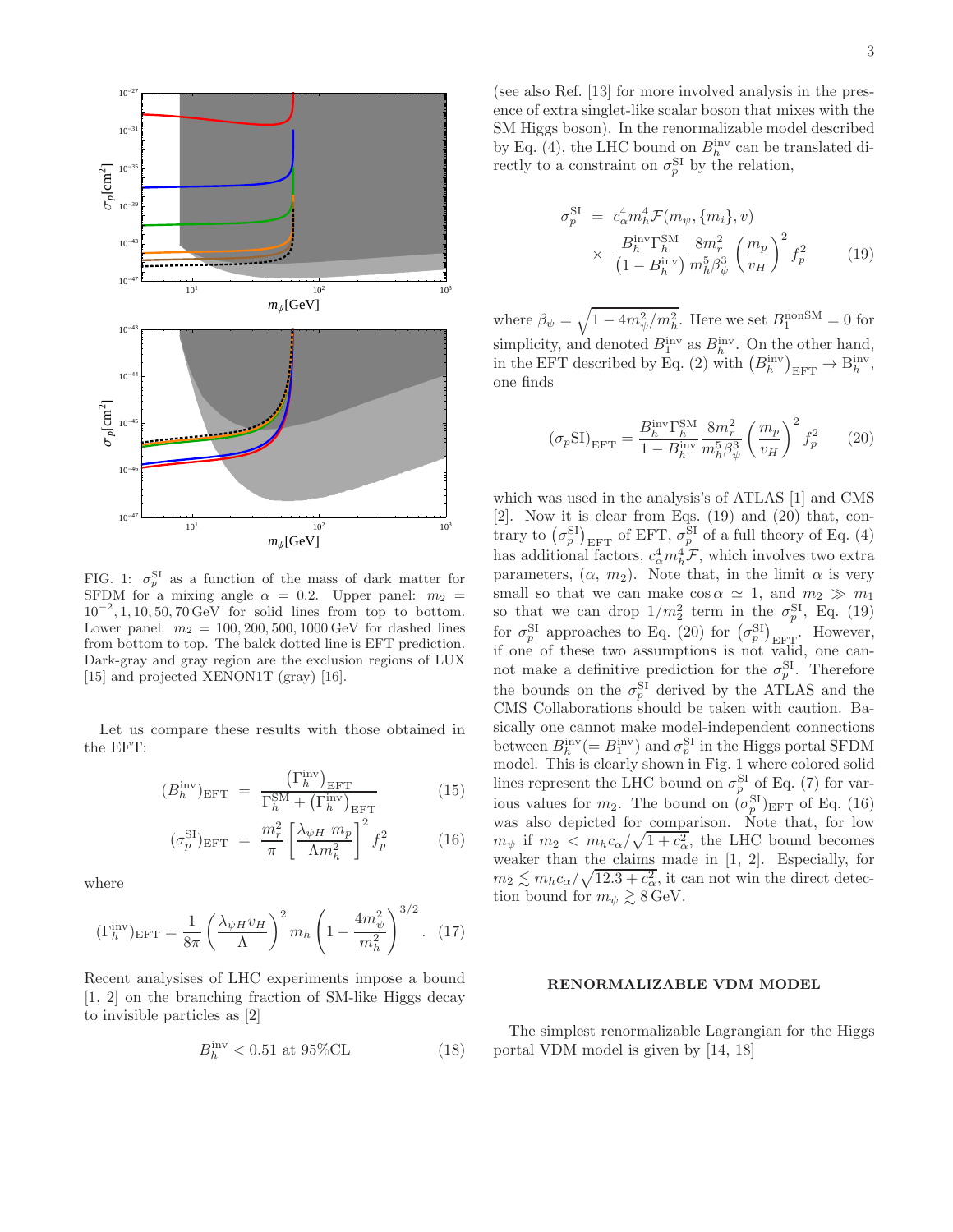$$
\mathcal{L}_{\text{VDM}} = -\frac{1}{4} V_{\mu\nu} V^{\mu\nu} + D_{\mu} \Phi^{\dagger} D^{\mu} \Phi - \lambda_{\Phi} \left( \Phi^{\dagger} \Phi - \frac{v_{\Phi}^2}{2} \right)^2 - \lambda_{\Phi H} \left( \Phi^{\dagger} \Phi - \frac{v_{\Phi}^2}{2} \right) \left( H^{\dagger} H - \frac{v_{H}^2}{2} \right) \tag{21}
$$

where  $\Phi$  is the dark Higgs field which generates nonzero mass for the VDM through spontaneous  $U(1)_X$  breaking, and

$$
D_{\mu}\Phi \equiv (\partial_{\mu} + ig_X Q_{\Phi} V_{\mu}) \Phi
$$

After  $U(1)_X$  breaking, we shift the field  $\Phi_X$  as follows:

$$
\Phi \to \frac{1}{\sqrt{2}} (v_{\Phi} + \phi(x))
$$

where the field  $\phi(x)$  is a SM singlet scalar similarly to the singlet scalar in the SFDM case. Again there are two scalar bosons which are mixtures of h and  $\phi$ .

The invisible and non-SM branching fractions of the Higgs decay are of the same forms as Eqs.  $(5)$  and  $(6)$ , but with

$$
\Gamma_i^{\text{inv}} = \frac{g_X^2}{32\pi} \frac{m_i^3}{m_V^2} \left( 1 - \frac{4m_V^2}{m_i^2} + 12\frac{m_V^4}{m_i^4} \right) \left( 1 - \frac{4m_V^2}{m_i^2} \right)^{1/2}
$$
\n(22)

where  $m_V$  is the mass of VDM, and  $\Gamma_i^{jj}$  with  $\mu'_P = 0$ . The spin-indenpendent cross section of VDM to proton is also same as the one of Eq. (7) with  $\lambda_{\psi}$  and  $m_{\psi}$  replaced to  $g_X$  and  $m_V$ , respectively.

Again, let us compare these results with those in the EFT:  $(B<sub>h</sub><sup>inv</sup>)<sub>EFT</sub>$  is of the same form as Eq. (15) with

$$
\begin{aligned} (\Gamma_h^{\text{inv}})_{\text{EFT}} &= \frac{\lambda_{VH}^2}{128\pi} \frac{v_H^2 m_h^3}{m_V^4} \times \\ & \left(1 - \frac{4m_V^2}{m_h^2} + 12 \frac{m_V^4}{m_h^4}\right) \left(1 - \frac{4m_V^2}{m_h^2}\right)^{1/2} \end{aligned} \tag{23}
$$

and the VDM-nucleon scattering cross section is

$$
(\sigma_p^{\rm SI})_{\rm EFT} = \frac{m_r^2}{\pi} \left[ \frac{\lambda_{VH} m_p}{2m_V m_h^2} \right]^2 f_p^2 \tag{24}
$$

In the renormalizable model of Eq. (21), the LHC bound on  $B_h^{\text{inv}}$  can be translated directly to a constraint on  $\sigma_p^{\text{SI}}$ by the relation,

$$
\sigma_p^{\text{SI}} = c_\alpha^4 m_h^4 \mathcal{F}(m_V, \{m_i\}, v)
$$
  
 
$$
\times \frac{B_h^{\text{inv}} \Gamma_h^{\text{SM}}}{\left(1 - B_h^{\text{inv}}\right)} \frac{32 m_r^2 m_V^2 \left(m_p / v_H\right)^2 f_p^2}{m_h^7 \beta_V \left(1 - \frac{4m_V^2}{m_h^2} + 12 \frac{m_V^4}{m_h^4}\right)} \tag{25}
$$

where  $\beta_V = \sqrt{1 - 4m_V^2/m_h^2}$ . On the other hand, in the EFT of Eq.  $(3)$  one finds

$$
\left(\sigma_p^{\text{SI}}\right)_{\text{EFT}} = \frac{B_h^{\text{inv}} \Gamma_h^{\text{SM}}}{1 - B_h^{\text{inv}}} \frac{32 m_r^2 m_V^2 \left(m_p / v_H\right)^2 f_p^2}{m_h^7 \beta_V \left(1 - \frac{4m_V^2}{m_h^2} + 12 \frac{m_V^4}{m_h^4}\right)} \tag{26}
$$



FIG. 2:  $\sigma_p^{\text{SI}}$  as a function of the mass of dark matter for SVDM for a mixing angle  $\alpha = 0.2$ . Same color and line scheme as Fig. 1.

used in the analysis's of ATLAS [1] and CMS [2]. Note again that  $\sigma_p^{\text{SI}}$  of Eq. (25) has additional factors involving  $(\alpha, m_2)$ , compared to  $(\sigma_p^{\text{SI}})_{\text{EFT}}$  of Eq. (26). Therefore, similarly to the case of  $SFDM$ , one cannot make modelindependent connections between  $B_h^{\text{inv}}$  and  $\sigma_p^{\text{SI}}$  in the Higgs portal VDM model. Fig. 2, where  $\sigma_p^{\text{SI}}$  of Eq. (25) and  $(\sigma_p^{\text{SI}})_{\text{EFT}}$  of Eq. (26) in VDM scenario are depicted for comparison, shows clearly this discrepancy caused by the different dependence on  $\alpha$  and  $m_2$ .

# IMPLICATIONS FOR DM SEARCH AND COLLIDER EXPERIMENTS

From our arguments based on the renormalizable and unitary model Lagrangians, it is clear that one has to seek for the singlet-like second scalar boson  $H_2$ . It could be either lighter or heavier than the observed Higgs boson. Since the observed 125 GeV Higgs boson has a sig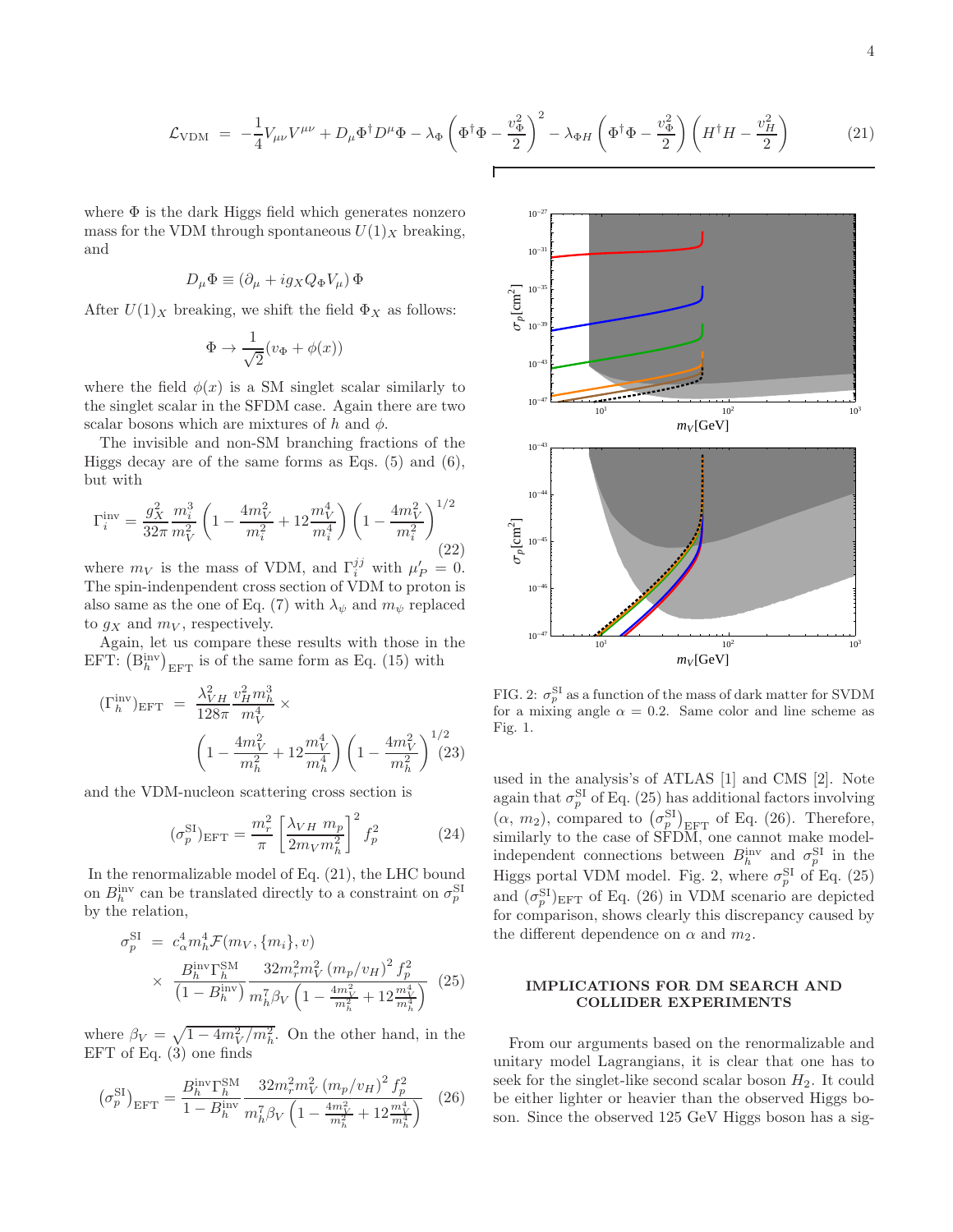nal strength  $\sim$  1, the other ons has the signal strength  $\leq 0.1$ . Therefore it would require dedicated searches for this singlet-like scalar boson at the LHC. In fact this second scalar boson is almost ubiquitous in hidden sector DM models, where DM is stabilized or long-lived due to dark gauge symmetries [17–23]. In case this second scalar is light, it could solve some puzzles in the CDM paradigm, such as core cusp problem, missing satellite problem or too-big-to-fail problem [22, 23]. And it can help the Higgs inflation work [24] in light of the recent BICEP2 results with large tensor-to-scalar ratio  $r = 0.2^{+0.07}_{-0.05}$ . Therefore it would be very important to search for the singlet-like second scalar boson at the LHC and elsewhere, in order to test the idea of dark gauge symmetry stabilizing the DM of the universe. Since the ILC can probe  $\alpha$  down to a few  $\times 10^{-3}$  only, there would be an ample room for the 2nd scalar remaining undiscovered at colliders unfortunately. It would be a tough question how to probe the region below  $\alpha \lesssim 10^{-3}$  in the future terrestrial experiments ( for example, see [25] for a recent study).

The second point is that there is no unique correlation between the LHC data on the Higgs invisible branching ratio and the spin-independent cross section of Higgs portal DM on nucleon. One can not say that the former gives stronger bound for low DM mass region compared with the latter, which is very clear from the plots we have shown. Therefore it is important for the direct detection experiments to improve the upper bound on  $\sigma_{\text{SI}}$  for low  $m<sub>DM</sub>$ , regardless of collider bounds. Collider bounds can never replace the DM direct search bounds in a model independent way, unlike many such claims.

## **CONCLUSION**

In this letter, we have demonstrated that the effective theory approach in dark matter physics could lead to erroneous or misleading results. For the Higgs portal SFDM and VDM, there are at least two more important parameters, the mass  $m_2$  of the 2nd scalar which is mostly a SM singlet, and the mixing angle  $\alpha$  between the SM Higgs boson and the 2nd scalar boson:

$$
\sigma_p^{\text{SI}} = (\sigma_p^{\text{SI}})_{\text{EFT}} c_\alpha^4 m_h^4 \mathcal{F}(m_{\text{DM}}, \{m_i\}, v) \qquad (27)
$$

$$
\simeq \left(\sigma_p^{\text{SI}}\right)_{\text{EFT}} c_\alpha^4 \left(1 - \frac{m_h^2}{m_2^2}\right)^2 \tag{28}
$$

where the function F is defined in Eq. (13) and  $m_1 =$  $m_h = 125$  GeV. The second equation is obtained when the momentum of DM is negligible relative to both masses of Higgses. The usual EFT approach applies only for the case  $m_2 = m_h c_\alpha / \sqrt{1 + c_\alpha^2}$  or  $m_2 \to \infty$  with  $\alpha \rightarrow 0$ . For the finite  $m_2$ , there is a generic cancellation between  $H_1$  and  $H_2$  contribution due to the orthogonal nature of the rotation matrix from interaction

to mass eigenstates of two scalar bosons. The resulting bound on  $\sigma_{SI}$  becomes even stronger if  $m_2 > m_1 = 125$ GeV. On the other hand, for a light 2nd Higgs ( $m_2$  <  $m_h c_\alpha / \sqrt{1 + c_\alpha^2}$ , the LHC bound derived from the invisible Higgs decay width is weaker than the claims made in both ATLAS and CMS collaborations. Especially, for  $m_2 \lesssim m_h c_\alpha / \sqrt{12.3 + c_\alpha^2}$ , it can not compete with the DM direct search bounds from XENON100, CDMS and LUX, which is the main conclusion of this paper. Both LHC search for the singlet-like 2nd scalar boson and the DM direct search experiments are important to be continued, and will be complementary with each other.

We thank Suyong Choi, Teruki Kamon, Sungwon Lee and Un-Ki Yang for useful discussions on the subject presented in this work. This work was supported in part by Basic Science Research Program through the National Research Foundation of Korea (NRF) funded by NRF Research Grant 2012R1A2A1A01006053 (SB,PK,WIP), and by SRC program of NRF funded by MEST (20120001176) through Korea Neutrino Research Center at Seoul National University (PK).

- ∗ sbaek@kias.re.kr
- † pko@kias.re.kr
- ‡ wipark@kias.re.kr
- [1] G. Aad et al. [ATLAS Collaboration], arXiv:1402.3244 [hep-ex].
- [2] S. Chatrchyan et al. [CMS Collaboration], arXiv:1404.1344 [hep-ex].
- [3] V. Silveira and A. Zee, Phys. Lett. B 161, 136 (1985).
- [4] C. P. Burgess, M. Pospelov and T. ter Veldhuis, Nucl. Phys. B 619, 709 (2001) [hep-ph/0011335].
- [5] A. Djouadi, O. Lebedev, Y. Mambrini and J. Quevillon, Phys. Lett. B 709, 65 (2012) [arXiv:1112.3299 [hep-ph]].
- [6] A. Djouadi, A. Falkowski, Y. Mambrini and J. Quevillon, Eur. Phys. J. C 73, 2455 (2013) [arXiv:1205.3169 [hepph]].
- [7] K. Cheung, Y. -L. S. Tsai, P. -Y. Tseng, T. -C. Yuan and A. Zee, JCAP 1210, 042 (2012) [arXiv:1207.4930 [hep-ph]]; J. M. Cline, K. Kainulainen, P. Scott and C. Weniger, Phys. Rev. D 88, 055025 (2013) [arXiv:1306.4710 [hep-ph]].
- [8] S. Baek, P. Ko and W. -I. Park, JHEP 1202, 047 (2012) [arXiv:1112.1847 [hep-ph]].
- [9] S. Baek, P. Ko, W. -I. Park and E. Senaha, JHEP 1211, 116 (2012) [arXiv:1209.4163 [hep-ph]].
- [10] S. Baek, P. Ko, W. -I. Park and E. Senaha, JHEP 1305, 036 (2013) [arXiv:1212.2131 [hep-ph]].
- [11] Work in preparation.
- [12] R. D. Young and A. W. Thomas, Phys. Rev. D 81, 014503 (2010) [arXiv:0901.3310 [hep-lat]].
- [13] S. Choi, S. Jung and P. Ko, JHEP 1310, 225 (2013) [arXiv:1307.3948].
- [14] Y. Farzan and A. R. Akbarieh, JCAP 1210, 026 (2012) [arXiv:1207.4272 [hep-ph]].
- [15] D. S. Akerib et al. [LUX Collaboration], arXiv:1310.8214 [astro-ph.CO].